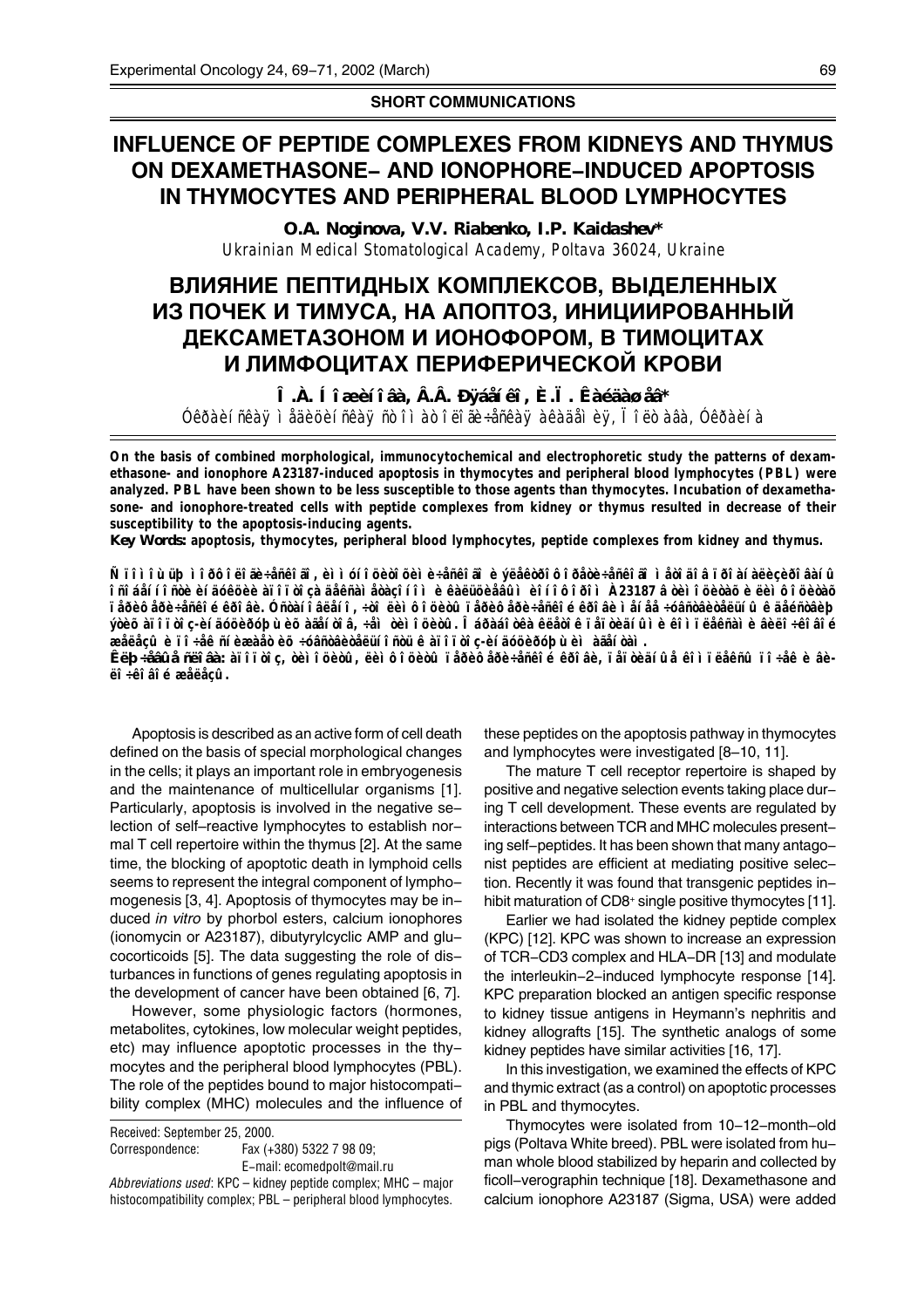to the medium to the final concentration  $10^{-7}$  M and 200 nM respectively, and the cells were incubated for 24 h at 37 °C [19]. Peptide complex from pork kidneys was extracted according to [12]. The commercial peptide complex thymalyn was used as a control. Both peptide complexes were added to the medium to the final concentration 0.12 µg/ml for 24 h at 37 °C. Each series consisted of 6 samples. The significance of the differences between the series was assessed using *t*-test.

Cell morphology was assessed in cytospin preparations upon May  $-$  Grunwald  $-$  Giesa (MGG) staining. Apoptotic changes in cells were studied by staining cell suspension with Hoechst 33342 (Sigma, USA). DNA was isolated from the cells by modified pronase-phenolchlorophorm method [20]. Cytospin preparations of cultured cells were examined immunohistochemically using primary monoclonal antibodies to Bcl-2 ( $\lg G_1$ , K, DAKO), to CD95 (LT95,  $\lg G_1$ , Sorbent) and to p53 protein (clone DO-7, subclass  $\lg G_{2b}$ , K, DAKO) labelled by avidin-biotin immunoperoxidase technique [21]. Nuclei were counterstained with methyl green solution.

The effects of dexamethasone, thymalyn and KPC have been studied in PBL and thymocytes. While in PBL dexamethasone induced in a number of cells (around 15% above the control level) typical apoptotic features revealed upon microscopy and Hoechst staining, DNA fragmentation was not evident (Fig. 1, 2, Table). The effects of thymalyn and KPC as single agents were essentially the same with fewer number of Hoechst-positive cells (see Fig. 1, Table). Like dexamethasone, thymalyn and KPC increased CD95 expression in PBL. Bcl-2 expression increased only in PBL treated with thymalyn or KPC.

To further analyze the possibility of apoptosis modulation in PBL the cells treated with dexamethasone were incubated with thymalyn or KPC. KPC as well as thymalyn were shown to inhibit significantly dexamethasone-induced apoptosis in PBL judging by the number of Hoechst-positive cells. While dexamethasone alone did not increase Bcl-2 expression, treatment with thymalyn or KPC as single agents or in combination with dexamethasone resulted in slight, although significant increase in Bcl-2 expression level. Nevertheless the percentage of Bcl-2-positive cells in case of combined treatment with dexamethasone and peptide complexes did not exceed the percentage of Bcl-2-positive cells in case of the treatment with dexamethasone as the single agent (see Table). Therefore, peptide complexes from



**Fig. 1**. Electrophoretic analysis of DNA degradation in PBL and thymocytes. Lane 1, λ DNA digested by *Pst* 1; lane 2, control (PBL); lane 3, thymalyn-treated PBL; lane 4, KPC-treated PBL; lane 5, dexamethasone-treated PBL; lane 6, dexamethasonetreated PBL incubated with thymalyn; lane 7, dexamethasonetreated PBL incubated with KPC; lane 8, control (thymocytes); lane 9, thymalyn-treated thymocytes; lane 10, KPC-treated thymocytes; lane 11, dexamethasone-treated thymocytes; lane 12, dexamethasone-treated thymocytes incubated with thymalyn; lane 13, dexamethasone-treated thymocytes incubated with KPC



**Fig. 2.** Hoechst 33342 staining of PBL after the treatment with dexamethasone

thymus and kidney seemed to inhibit dexamethasoneinduced apoptosis in PBL with accompanying increase in percentage of Bcl-2-positive cells.

In contrast, dexamethasone-treated thymocytes exhibited typical morphological features of apoptosis accompanied by DNA fragmentation revealed as a ladder upon agarose gel electrophoresis and increase in Bcl-2 expression (see Table, Fig. 1). The incubation of

**Table.** Immunohystochemical analysis of lymphoid cells after dexamethasone or ionophore treatment

| Treatment of cells       | PBL              |                |                   |                     | Thymocytes       |               |                  |                    |
|--------------------------|------------------|----------------|-------------------|---------------------|------------------|---------------|------------------|--------------------|
|                          | CD95 expres–     | p53 expres-    | bcl-2 expres-     | Hoechst stai-       | CD95 expres–     | p53 expres-   | bcl-2 expres-    | Hoechst stai-      |
|                          | sion,%           | sion,%         | sion,%            | ning Fragmen-       | sion, %          | sion, %       | sion,%           | ning Fragmen-      |
|                          |                  |                |                   | tation, %           |                  |               |                  | tation, %          |
| Control                  | $11.6 \pm 1.4$   | $3.9 \pm 0.7$  | $26.8 \pm 1.3$    | $4.6 \pm 1.1$       | $20.0 \pm 1.5$   | $6.8 \pm 0.9$ | $26.0 \pm 2.0$   | $10.0 + 2.8$       |
| Thymalyn                 | $16.1 \pm 1.1*$  | $4.5 \pm 0.5$  | $33.3 \pm 1.9^*$  | $11.0 \pm 2.0^*$    | $24.8 \pm 1.0^*$ | $7.4 \pm 0.5$ | $38.0 \pm 3.5^*$ | $9.2 \pm 1.2$      |
| <b>KPC</b>               | $17.0 \pm 1.5^*$ | $4.4 \pm 0.7$  | $32.4 \pm 1.7^*$  | $9.0 \pm 1.3^*$     | $22.3 \pm 1.4$   | $7.2 \pm 0.6$ | $42.0 \pm 5.0^*$ | $4.5 \pm 1.5^*$    |
| Dexamethasone            | $22.8 \pm 3.5^*$ | $7.3 \pm 0.9*$ | $23.2 \pm 2.7$    | $19.5 \pm 3.2^*$    | $24.0 \pm 1.0^*$ | $7.9 \pm 0.5$ | $38.0 \pm 4.0^*$ | $25.9 \pm 4.0*$    |
| Dexamethasone + thymalyn | $20.2 \pm 2.0*$  | $5.8 \pm 1.1$  | $31.8 \pm 1.5$ ** | $12.5 \pm 1.2$ ***  | $26.8 \pm 1.6^*$ | $6.0 \pm 0.9$ | $40.0 \pm 4.5^*$ | $4.9 \pm 1.4***$   |
| Dexamethasone + KPC      | $19.1 \pm 1.3^*$ | $5.9 \pm 1.0$  | $32.2 \pm 1.4$ ** | $10.7 \pm 1.2$ *,** | $26.7 \pm 1.5^*$ | $7.0 \pm 0.7$ | $44.0 \pm 6.0*$  | $2.0 \pm 1.0$ *,** |
| Inophore                 | $15.3 \pm 1.0$   | $6.3 \pm 0.6*$ | $31.0 \pm 1.0^*$  | $6.0 \pm 2.0$       | $21.3 \pm 1.8^*$ | $6.1 \pm 0.5$ | $28.5 \pm 3.0$   | $12.0 \pm 1.0$     |
| lonophore + thymalyn     | $13.8 \pm 1.2$   | $4.4 \pm 0.5$  | $33.5 \pm 1.3^*$  | $4.0 \pm 1.0$       | $14.0 \pm 1.0$   | $5.2 \pm 0.7$ | $31.0 \pm 2.5$   | $2.0 \pm 0.9$ *,** |
| lonophore + KPC          | $10.3 \pm 1.1$   | $5.4 \pm 0.5$  | $37.5 \pm 1.2^*$  | $2.0 \pm 1.5$       | $15.3 \pm 1.4$   | $5.3 \pm 0.5$ | $32.0 \pm 1.5^*$ | $1.0 \pm 05$ *,**  |

 $P < 0.05$  in comparison with control cells.

\*\*  $P$  < 0.05 in comparison with ionophore- or dexamethasone-treated cells.